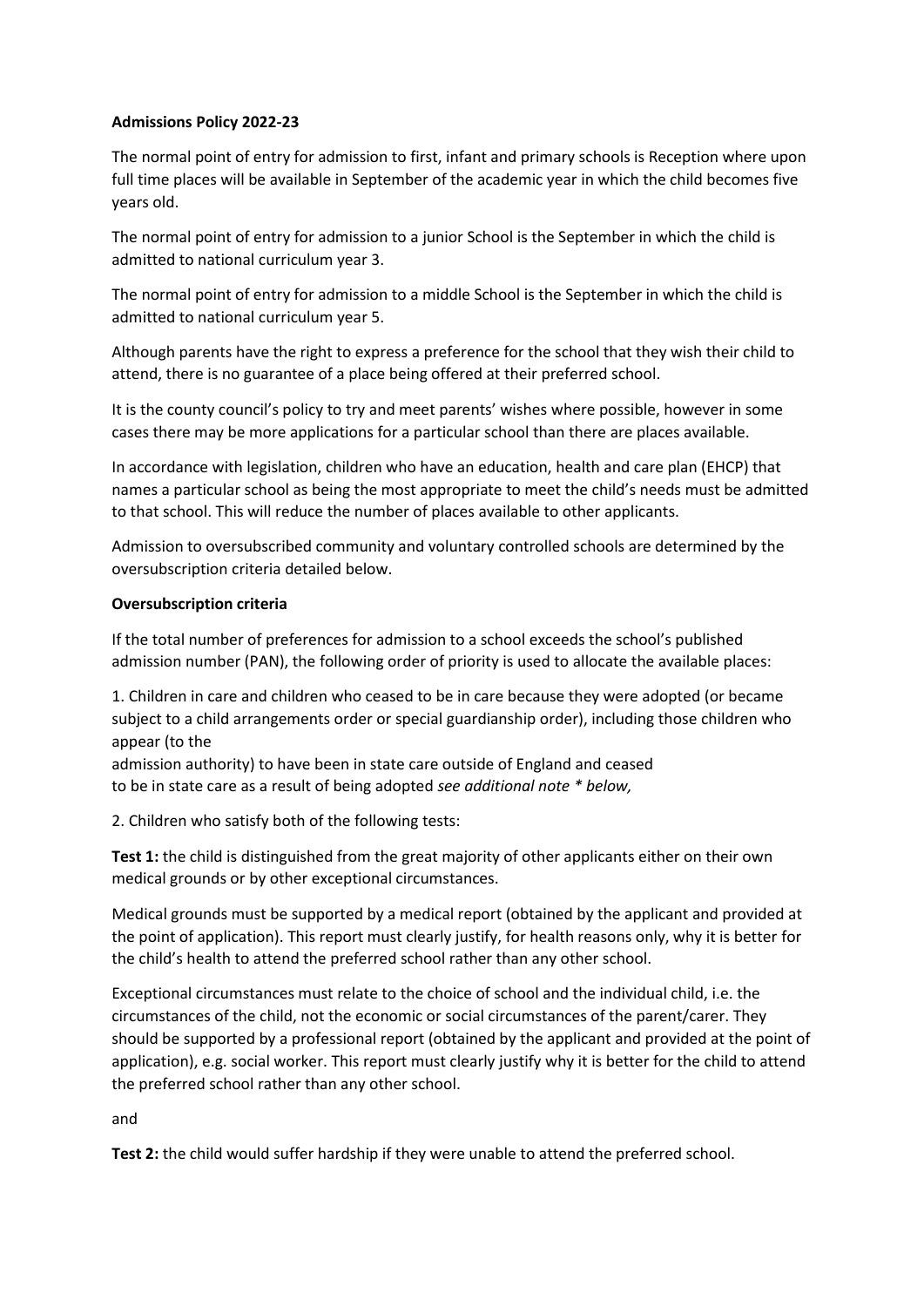Hardship means severe suffering of any kind, not merely difficulty or inconvenience, which is likely to be experienced as a result of the child attending a different school. Applicants must provide detailed information about both the type and severity of any likely hardship at the time of application.

3. Children who have an elder sibling in attendance at the preferred school (or in the case of an infants school, the affiliated junior school) and who will still be attending the school at the proposed admission date; (For admission purposes, a brother or sister is a child who lives at the same address and either: have one or both natural parents in common; are related by a parents marriage; are adopted or fostered by a common parent or are unrelated children who live at the same address, whose parents live as partners.)

4. Children living within the catchment area of the preferred school.

5. Other children arranged in order of priority according to how near their home addresses are to the main gate of the school, determined by a straight-line measurement as calculated by the local authority's geographical information system see additional notes \*\*\*\* below.

Where it is not possible to accommodate all children applying for places within a particular category then the local authority will allocate the available places in accordance with the remaining criteria. If for instance, all the catchment area children cannot be accommodated at a school, children who are resident within the catchment area will be arranged in order of priority according to criteria 5) followed by those children resident within the catchment area arranged in order of criteria 7).

If we cannot distinguish between applicants using the criteria listed, such as in the case of children who live in the same block of flats, then the child or children who will be offered the available spaces will be randomly selected. This process will be independently verified.

#### **Additional notes**

There is no charge or cost related to the admission of a child to a school.

It is the applicant's responsibility to provide any supportive information required in order for the application to be assessed against the published admissions criteria, the local authority will not seek to obtain this information on behalf of the applicant.

\*Children in care means children who are looked after by a local authority in accordance with section 22 (1) of the Children Act 1989 and who is (a) in care of a local authority, or (b) being provided with accommodation by a Local Authority in the exercise of their social services functions (see definition in Section 22 (1) of the Children Act 1989) at the time of making an application to a school. This includes children who were adopted under the Adoption Act 1976 (see section 12 adoption orders) and children who were adopted under Adoption and Children Act 2002 (see section 46 adoption orders).

Child arrangements orders are defined in s.8 of the Children Act 1989, as amended by s.12 of the Children and Families Act 2014. Child arrangements orders replace residence orders and any residence order in force prior to 22 April 2014 is deemed to be a child arrangements order.

Section 14A of the Children Act 1989 defines a special guardianship order as an order appointing one or more individuals to be a child's special guardian (or special guardians).

\*\*Copies of school catchment area maps are available from the [local authority or individual schools](https://www.staffordshire.gov.uk/Education/Admissions-primary/Catchment-areas.aspx)[.](http://www.staffordshire.gov.uk/Education/Admissions-primary/Catchment-areas.aspx)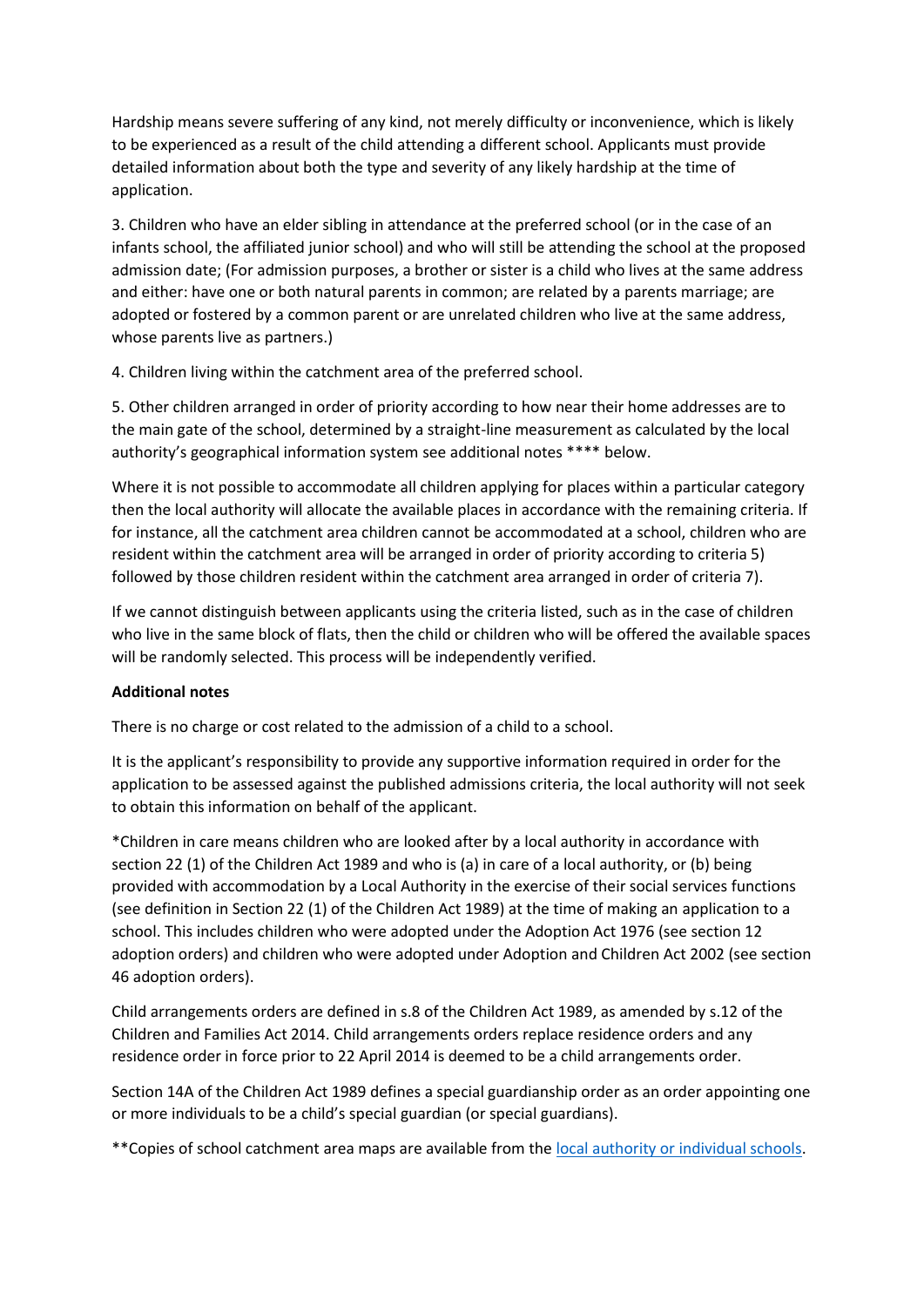\*\*\*\*The local authority uses a geographical information system (GIS) to calculate home to school distances in miles. The measurement is calculated using Ordnance Survey (OS) data from an applicant's home address to the main front gate of the school. The coordinates of an applicant's home address are determined and provided by the Local Land and Property Gazetteer (LLPG) and OS address point data.

Attendance at a particular nursery or infant school will not guarantee admission to any particular primary or junior school. Parents must make a separate application for admission to primary or junior school at the appropriate time.

The requirement for the local authority to meet the infant class size legislation may result in the refusal of catchment area or sibling applications where a class has already reached its limit of 30 pupils. However, as an exception, the local authority will give careful consideration to offering places above the published admission number to applications from children whose twin or sibling from a multiple birth is admitted even when there are no other vacant places.

Admissions for the normal age of entry are administered through a coordinated admission scheme and preferences for maintained schools will be processed centrally by the School Admissions and Transport Service. The aim of the scheme is to ensure that each child will receive only one offer of a place at a Staffordshire school on a prescribed date.

It is expected that parents will agree on school places before an application is made, and it may be necessary to request evidence from you to confirm that this is the case. The local authority is not in a position to intervene in disputes between parents over school applications and will request that these are resolved privately.

#### **Home Address**

The home address is considered to be the child's along with their parent/carer's main and genuine principal place of residence at the time of the allocation of places i.e. where they are normally and regularly living. If a child is resident with friends or relatives (for reasons other than legal guardianship) the friends or relatives address will not be considered for allocation purposes.

Where parents have shared responsibility for a child, and the child lives with both parents for part of the school week, parents will be required to provide documentary evidence to support the address they wish to be considered for allocation purposes.

If a child's home address changes during the admissions process it is the responsibility of the parent/carer to inform the local authority immediately. Where there is a proposed house move taking place during the admissions process the local authority will only accept the revised address for purposes of allocation where parents/carers can provide documentary evidence of the move by 11 March 2022. It will be necessary for sufficient evidence of a permanent move to be provided by the applicant by this date before it will be taken into account for allocation purposes at the national offer date.

If a place is offered on the basis of an address that is subsequently found to be different from the child's normal and permanent home address at the time of allocation of places then that place is likely to be withdrawn.

Any Staffordshire child not obtaining a place at any of their parent's preferred schools will be allocated a place at their catchment area school (if places remain available) or the next nearest school with a space available and advised about the independent appeals process.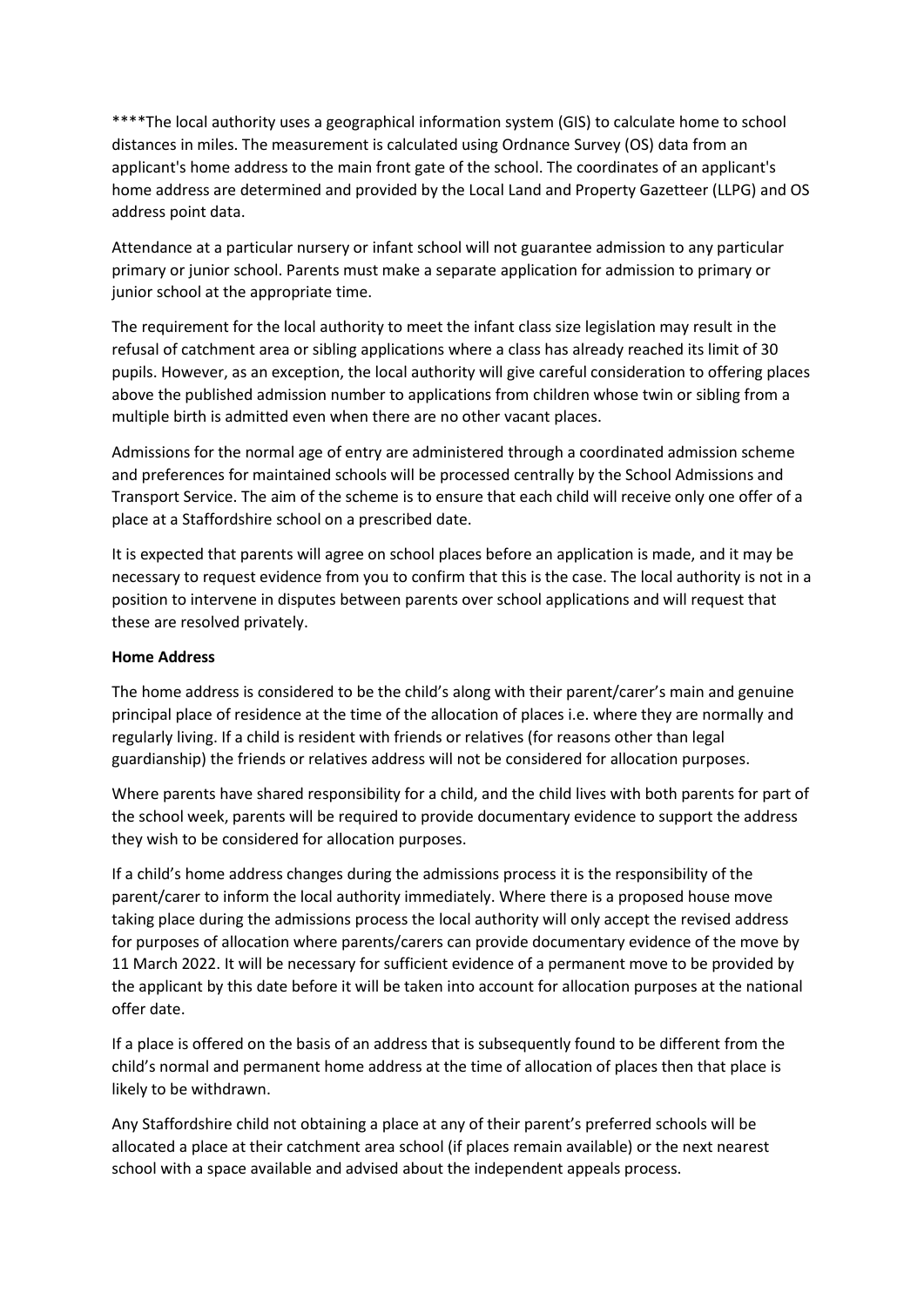## **Deferred entry to reception class**

Parents may request that their child be admitted to reception class on a part-time basis, or that their child be admitted to school later in the same academic year until the child reaches compulsory school age (i.e. beginning of the term after the child's fifth birthday). The effect is that the place will be held for the child in reception and is not available to be offered to any other child within the same academic year in which it has been offered.

Before deciding whether to defer their child's entry to school, parents should visit their preferred school(s) to clarify how they cater for the youngest children in reception and how the needs of these children are met as they move up through the school.

## **Admission outside of the normal age group**

Parents may seek to apply for their child's admission to school outside of their normal age group, for example if the child is exceptionally gifted and talented or has experienced problems such as ill health. In addition, the parents of summer born children may choose not to send their child to school until the September following their fifth birthday and may request that they are admitted outside of their normal age group to reception rather than Year 1.

These parents will need to make an application alongside children applying at the normal age which should explain why it is in the child's best interest to be admitted outside of their normal age which may include information such as professional evidence as to why this is the case and why an exception should be made in the case of the child. A decision as to whether this is an appropriate course of action will be made by the local authority who will take into account the circumstances of the case and views of the headteacher of the community or voluntary controlled school concerned. Parents do not have the right to insist that their child is admitted to a particular year group.

# **Waiting lists for Admissions and Normal Point of Entry**

Unsuccessful applicants will be placed on a waiting list in accordance with the oversubscription criteria stated above and not based on the date their application was received. There will be a period of two weeks after the national offer date whereby available places will not be reallocated. If places become available after this date they will be offered according to the child at the top of the waiting list.

For cases where the infant class size regulations apply, the waiting list will operate until the cohort concerned leaves year 2 and parents will be written to each year to ask whether or not they wish their child's details to remain on the list.

For all other cases, waiting lists will be kept until 31 December 2022.

Inclusion on a school's waiting list does not mean that a place will eventually become available at the preferred school.

A child's position on a waiting list is not fixed and is subject to change during the year i.e. they can go up or down the list since each added child will require the list to be ranked again in line with the oversubscription criteria.

Children who are subject of a direction by a local authority to admit or who are allocated to a school in accordance with the fair access protocol will take precedence over those on the waiting list.